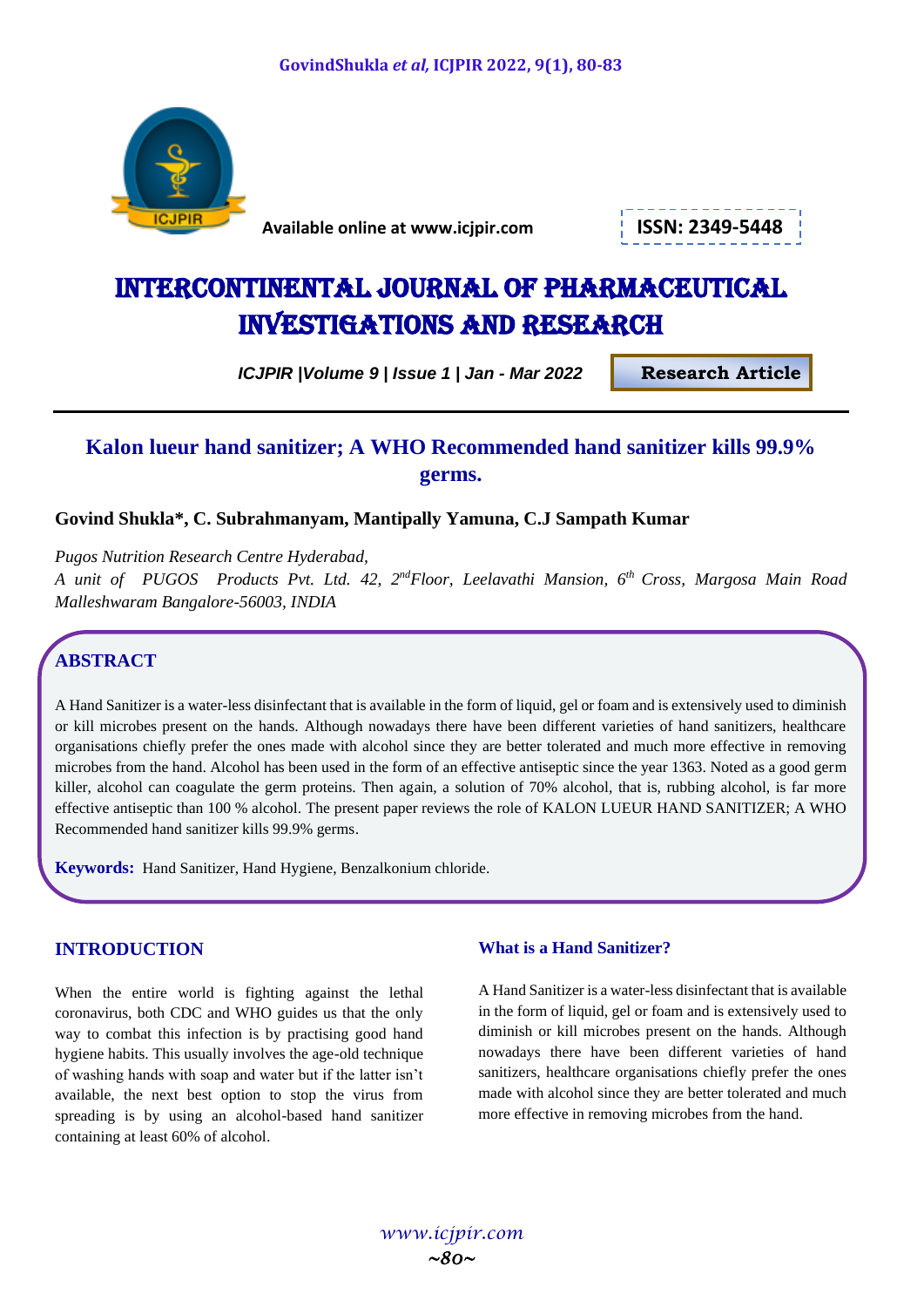#### **Purpose of Alcohol in a Sanitizer**

Alcohol has been used in the form of an effective antiseptic since the year 1363. Noted as a good germ killer, alcohol can coagulate the germ proteins. Then again, a solution of 70% alcohol, that is, rubbing alcohol, is far more effective antiseptic than 100 % alcohol. Since the 1980's sanitizers formulated with rubbing alcohol is quite common in the western nations. The alcohol-based version is also included in the List of Essential Medicines of the World Health Organization, as one of the safest and most effective components needed in a health care system.

#### **Types of Hand Sanitizers**

Depending upon the active ingredients being used, hand sanitizers can be segregated as one of the two types: Alcohol-based and Alcohol-free.

Hand sanitizers made using alcohol typically contain between 60 and 95 percent of alcohol, usually in the form of isopropanol, ethanol, or n-propanol. The presence of alcohol in the given concentration immediately denatures proteins of the microbes, and thus effectively neutralizing certain types of microorganisms.

Whereas the alcohol-free alternatives are usually based on disinfectants, such as benzalkonium chloride (BAC), or antimicrobial agents, such as triclosan. The action of disinfectants and antimicrobial agents is both immediate and persistent.

Nowadays, various types of hand sanitizers are being manufactured that not only contains the above-mentioned active ingredients but also contain emollients (e.g., glycerine or aloe vera gel) that soothe and moisturise the skin, thickening agents, and essential oils to enhance the fragrance of the product. According to the CDC, one must keep in mind the key to making an effective, germ-busting hand sanitizer is to maintain the proportion of alcohol to aloe vera as 2:1. This keeps the alcohol content around 60 percent which is the minimum amount needed to kill most germs.



### **OUR MAJOR INGREDIENTS: Denatured Alcohol, chlorhexidine gluconate, VitaminE.**

- 1. DENATURED ALCOHOL: Alcohol works immediately and effectively in order to kill bacteria and most viruses.
- 2. CHLORHEXIDINE GLUCONATE: Helps to fight against bacteria, yeast and viruses.
- 3. VITAMIN E: Acts as a moisturizer to minimize skin dryness and irritation.
- Kalon Lueur Hand Sanitizer has over 68% denatured alcohol content and gives you instant germ protection
- Kalon Lueur Antibacterial Hand Sanitizer kills 99.9% bacteria and virus without water
- Kalon Lueur Antibacterial Hand Sanitizer has Vitamin E, it leaves your skin feeling moisturised.
- Instant Disinfectant Hand Sanitizer Gel
- Instant, On-The-Go Protection The liquid-based formula effectively keeps your hands super hygienic, without use of soap or water.
- Gentle, Non-Sticky and Self-Drying Does not leave sticky residue, so you don't have to worry about stains on electronics or paper while working.
- Safe For Every day, Frequent Use This liquid sanitizer can be used anytime, anywhere - at home, in the car or office.
- Handy, compact and easy to carry around.

#### **Benefits**

- 1. Helps to get instant germ protection & protect from 99% bacteria & viruses.
- 2. Helps to provide moisture & super hygiene.
- 3. Helps to protect from stains, skin dryness & irritation.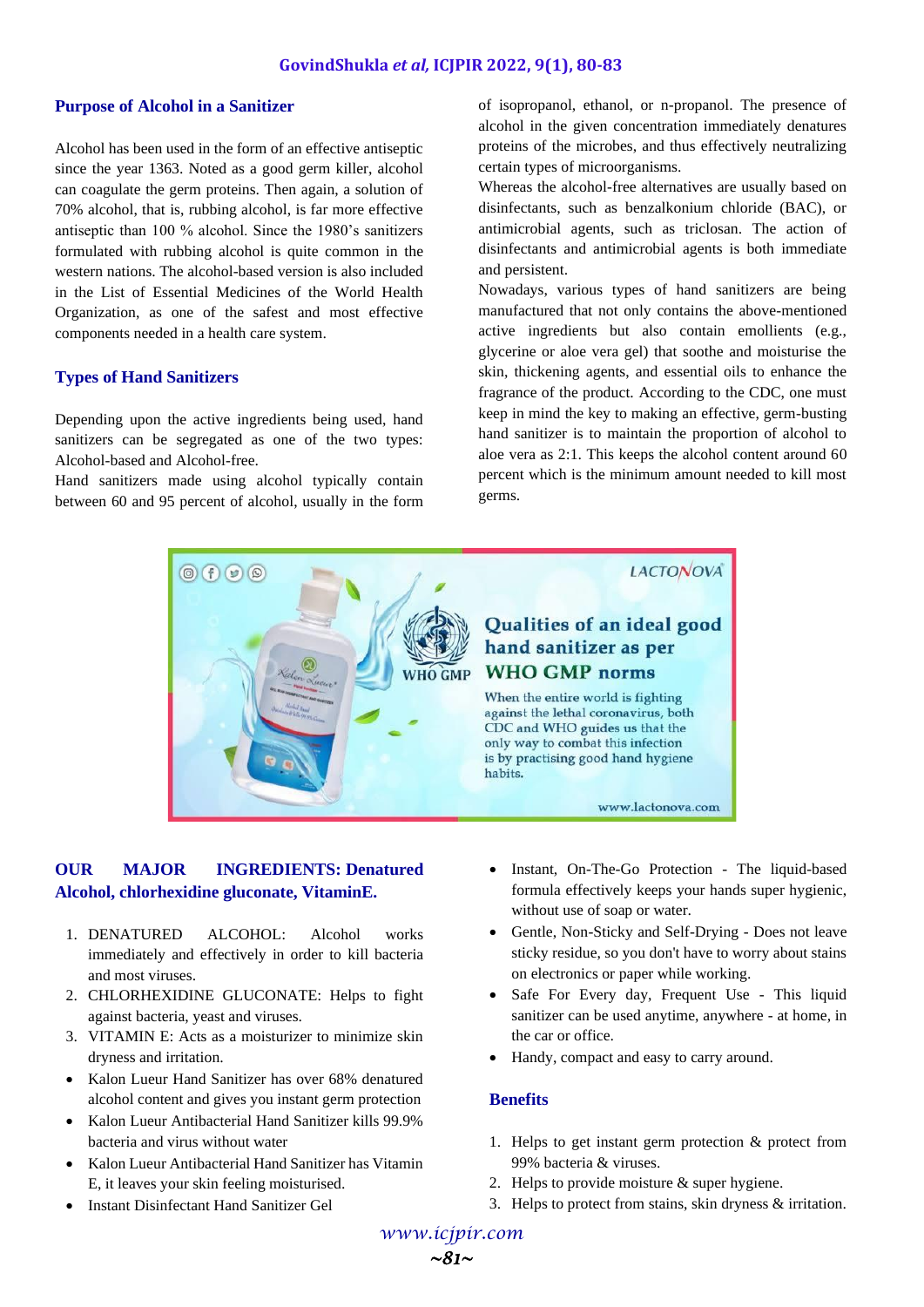4. It is gentle, non-sticky, self-drying, everyday use, easy to carry, handy & compact.

#### **How to use Hand Sanitizer?**

Spray or apply the sanitizer to the palm of one hand. Rub both the palms together until the entire hand gets covered with the sanitizer.

Continue rubbing for 30 to 60 seconds or until the hands are dry.

What Germs Can A Hand Sanitizer Protect From?

Although a hand sanitizer cannot work well if the hands are dirty or greasy, maintaining the recommended concentration of rubbing alcohol can make it extremely effective against a wide range of germs and disease-causing pathogens and is also found effective against the ongoing deadly SARS-COV-2 virus.

That being said, CDC also mentions that hand sanitizers are not always effective in case of certain chemicals and they cannot kill pathogens like Cryptosporidium, Clostridium difficile and Norovirus.

#### **Advantages Of Hand Sanitizer**

**Sanitation:** The foremost benefit of hand sanitizer is that it disinfects hands and is effective in eliminating at least 99% of germs.

Portability: In situations of unavailability of water, these disinfectants are saviours while on the go since being available in pocket-sized bottles they can be carried anywhere and everywhere.

**Soothing And Moisturising:** This might sound surprising, but a variety of sanitizers nowadays contain additives like aloe vera gel, essential oils that are actually good for the skin and moisturise and hydrate the skin effectively.

Duration: Sanitizers are less time consuming since they act quickly on the hands to kill the pathogens.

**Reduces Diseases:** Being able to kill a wide range of germs, it prevents different types of gastrointestinal troubles and other infections due to bacteria and viruses.

# **Qualities of an idealgood hand sanitizer as per WHO GMP norms**



A Hand Sanitizer is a water-less disinfectant that is available in the form of liquid, gel or foam and is extensively used to diminish or kill microbes present on the hands. Although nowadays there have been different varieties of hand sanitizers, healthcare organisations chiefly prefer the ones made with alcohol since they are better tolerated and much more effective in removing microbes from the hand. Alcohol has been used in the form of an effective antiseptic since the year 1363. Noted as a good germ killer, alcohol can coagulate the germ proteins. Then again, a solution of 70% alcohol, that is, rubbing alcohol, is far more effective antiseptic than 100 % alcohol. KALON LUEUR HAND SANITIZER is A WHO Recommended hand sanitizer kills 99.9% germs.

#### **Usage**

Take a coin sized drop on your palm & rub your hands briskly until dry. It is a Water Free Formula. Do not Freeze. Store in cool & dry place. Keep away from direct sunlight. For external use only.

KL Hand Sanitizer kills 99.9% of illness causing germs instantly & without water. Use anytime anywhere, car, office handbag, school, picnic, nappy change, travel, sports etc. Leave your hands refreshed, soft & germ free. Use as often as required.

*www.icjpir.com ~82~*